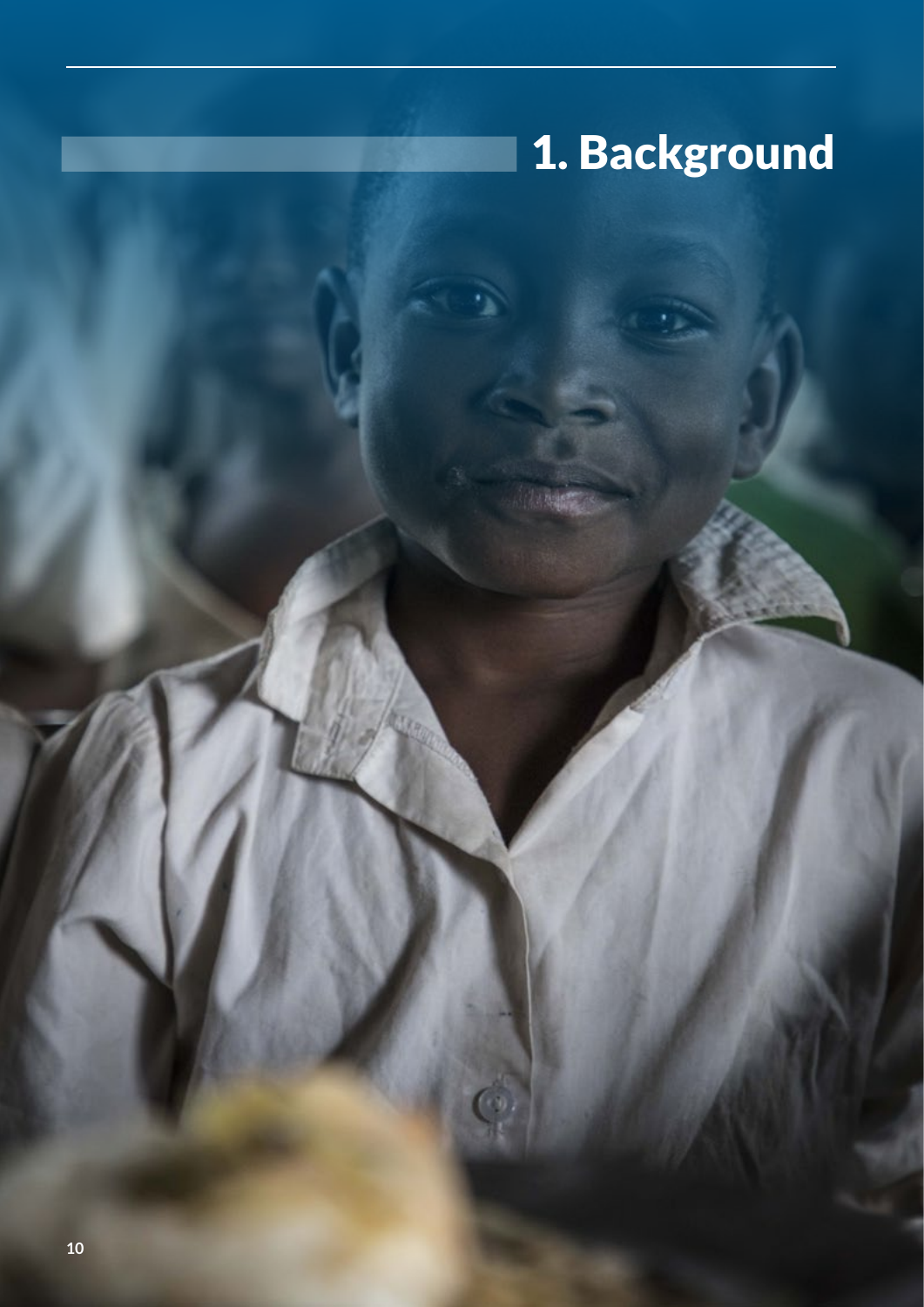# **1.1. INTRODUCTION**

Today, countries around the world are grappling with nutrition issues of some sort. This makes nutrition a uniting force, crucial for the good health and wellbeing of people and for helping nations prosper. The nutrition challenges being faced in the twentyfirst century are more complex and intertwined than ever before, putting conventional paradigms to the test. Sometimes, these nutrition challenges are overlapping, within countries and communities, even within the same individual. The magnitude of malnutrition is large, and the consequences can be severe (e.g. irreversible cognitive deficits, mental retardation, increased risk of child and maternal mortality) if unabated during critical stages of the lifecycle. Approximately, 2 billion people are deficient in essential micronutrients, while 149 million children are stunted.<sup>2</sup> Overweight and obesity are on the rise, affecting 40 million children under the age of five, 207 million adolescents and as many as 2 billion adults.In addition, recent estimates indicate that approximately 820 million people still suffer from hunger, signalling a regression from the levels recorded in 2010.<sup>3</sup>

Population growth, rising income levels, climate change, urbanization and conflict are exerting pressures on the world's demand for food. Diet is among the top risk factors of the world's global disease burden. As a result, the world cannot afford to maintain business as usual. Urgent action must be taken to scale up nutrition actions across sectors to enable a world free of malnutrition by 2030, one that will further drive sustainable development. This is no simple task. Strong partnerships and effective coordination have a critical role to play, underscoring the need for country-focused collaboration platforms such as the UN [nutrition] Network.

# **1.2. HISTORY**

Prior to the establishment of the UN Network (herein UNN), the partnership for Renewed Efforts Against Child Hunger and undernutrition (REACH) was founded in 2008 by the Food and Agriculture Organization of the United Nations (FAO), the United Nations Children's Fund (UNICEF), the World Food Programme (WFP) and the World Health Organization (WHO) as a mechanism for providing a countrycentred, multi-sectoral approach to strengthen national capacities for nutrition governance and accelerate nutrition scale-up for increased impact.<sup>4</sup> The International Fund for Agricultural Development (IFAD) later joined the partnership, as an observer, in parallel with the fund's increased engagement in nutrition. In many ways, REACH served as the precursor to the UNN and a testing ground for its increasingly popular suite of analytical tools.

As the Scaling Up Nutrition (SUN) Movement gained momentum, further changes took place in the nutrition community, including within the UN. The principals of the above United Nations agencies formally endorsed the establishment of the UNN in 2013, as one of the four main networks of the SUN Movement. REACH played a catalytic role in setting up UNNs at the country level, where its facilitators were present on the ground. The advent of the UNN enabled new tools to be developed, including those that help expand membership to other United Nations entities at the country level. In 2015, the institutional links between the UNN and REACH were formalized, giving the Rome-based REACH Secretariat jurisdiction to dually serve as the UNN Secretariat. A few years later (2018), the UNN underwent a strategic visioning exercise, whereby the functions of the REACH partnership were absorbed by the UNN's Multi-sectoral Technical Assistance Facility, giving rise to the new nomenclature, UNN-REACH, to reinforce this branding.

<sup>2.</sup> FAO. 2019. *The State of Food Security and Nutrition in the World: Building Climate Resilience for Food Security and Nutrition* Rome. Available at http://www.fao.org/3/i9553en/i9553en.pdf.

<sup>4.</sup> Adapted from the UN Network for SUN Strategy (2016–2020).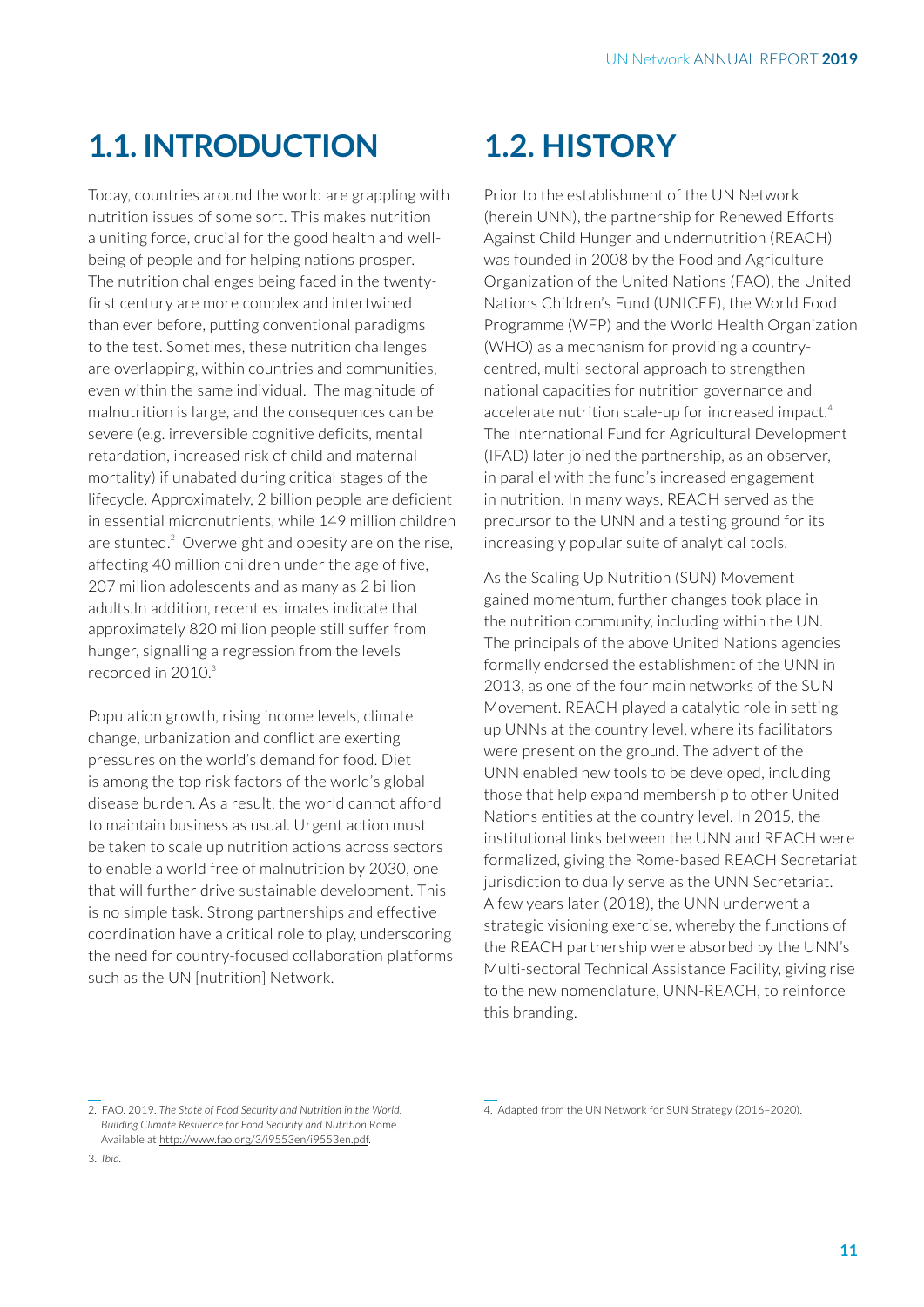Today, the UNN functions as a unique platform for operationalizing collective action for nutrition at the country level, thereby supporting dialogue and action across sectors and stakeholders. This is increasingly relevant in the context of the 2030 Agenda for Sustainable Development and UN reform, which reinforce the values of partnership and integrated action. Over the years, the activities of the Network have extended beyond its founding agencies, rallying UN entities that have not traditionally been involved in nutrition, but whose work supports positive nutrition outcomes. The UNN also serves as a platform for raising awareness about the United Nations Decade of Action for Nutrition (2016–2025). In 2019, the Network operated in 60 of the 61 SUN member countries<sup>5</sup> and also rendered its services to countries outside the SUN Movement (e.g. Bolivia and Egypt) in response to demand. The activities of country UN Networks are supported by the UNN Secretariat, hosted by WFP headquarters.

# **1.3. STRATEGIC DIRECTIONS AND OUTCOMES**

The UNN works towards the following vision, goal and strategic objective as outlined in Table 1. Essentially, the overarching premise is that the impact of UN nutrition support can be increased if the efforts of individual agencies are integrated and wellcoordinated.

The UNN strategy (2016–2020) articulated a results framework that helps the constituent members develop common strategies to advance the national nutrition agenda. UNN is uniquely positioned to leverage UN expertise in nutrition as well as various related tools to foster harmonized and coordinated efforts in pursuit of achieving its five strategic outcomes.

#### **TABLE 1. Strategic directions of the UNN**

| <b>VISION</b>                        | All UN agencies at all levels, recognize that nutrition is central to the Sustainable Development Agenda<br>and collectively act in a coherent manner upon this, in terms of policies, actions, staffing and resources. |
|--------------------------------------|-------------------------------------------------------------------------------------------------------------------------------------------------------------------------------------------------------------------------|
| <b>GOAL</b>                          | To harness the potential of the whole UN System to synergize efforts that help governments<br>address all forms of malnutrition, for all people by 2030.                                                                |
| <b>STRATEGIC</b><br><b>OBJECTIVE</b> | To provide an entry point for all United Nations agencies to harmonize and coordinate nutrition<br>efforts in support of national governments.                                                                          |

### **FIGURE 2. The five strategic outcomes of the UNN (2016–2020)**



Increased awareness of the causes of malnutrition & potential solutions

N<sup>17</sup>⁄<br>ScalingUp



Strengthened & increasingly resourced national policies & programmes



Increased human & institutional capacity to support scale up at all levels



Increased efficiency & accountability of national efforts





Harmonized & coordinated UN nutrition efforts









Affaires mondiales<br>Canada

5. Honduras was the only country where the UN Network was not functional given that it had joined the SUN Movement after the UN Network reporting period for 2019.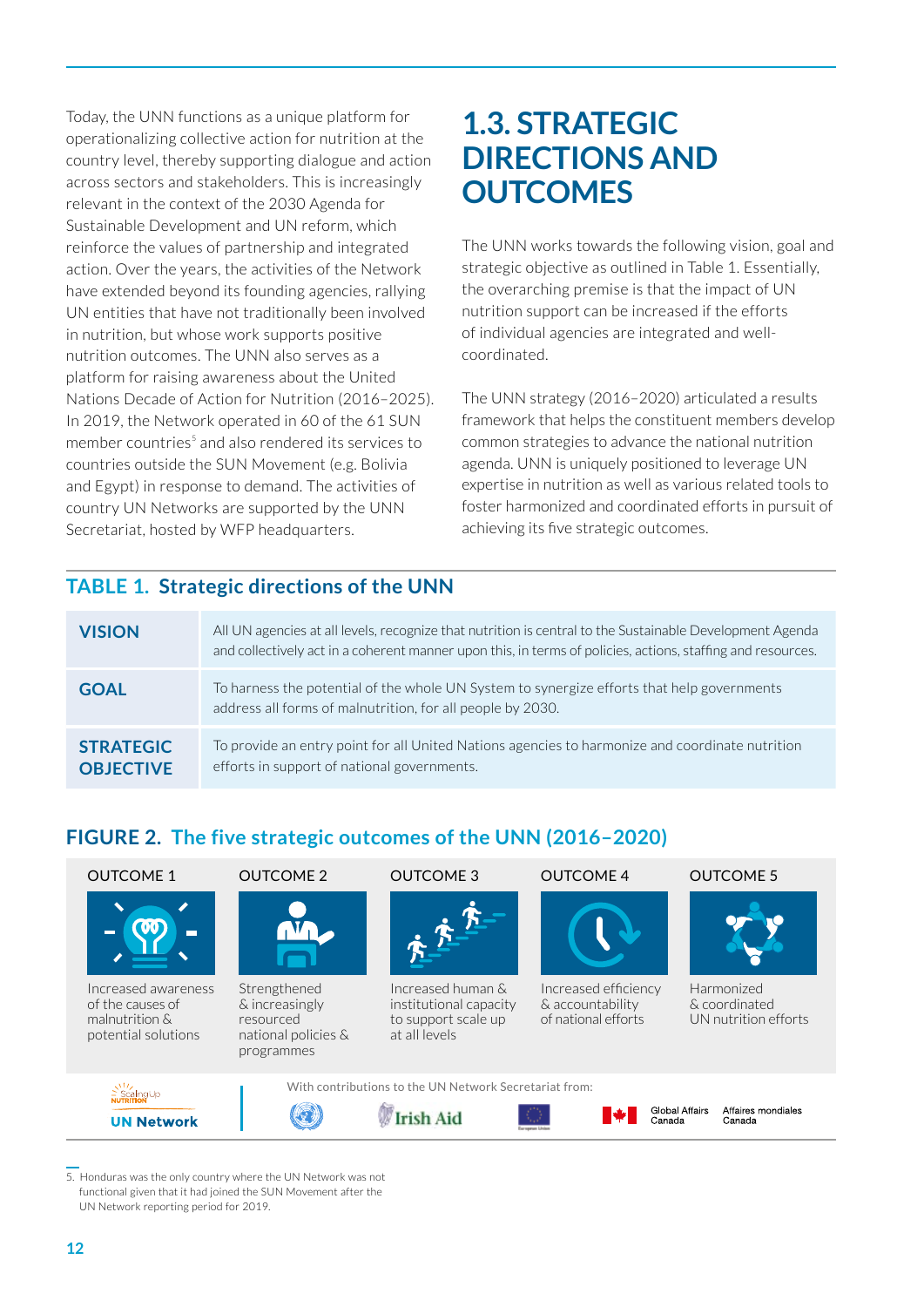# **1.4. CORE BUSINESS AREAS**

The UNN plays an integral role in facilitating a multisectoral, multi-stakeholder approach to nutrition, helping actors transcend 'siloed' approaches in tackling malnutrition. To that end, the Network brings together all United Nations agencies with an interest in nutrition to consolidate know-how, better utilize resources, help UN entities speak with one voice and position the United Nations as an invaluable service provider and partner in this area. **This helps the United Nations agencies and entities shine in the SUN Movement.**

UNN support clusters around four main areas, namely: (1) *advisory services* to help UN colleagues set up and strengthen the functionality of country UNNs in order to work towards national nutrition targets and the Sustainable Development Goals (SDGs); (2) translating *policy to action*; (3) a *multi-sectoral technical assistance (TA) facility* to promote and support holistic action; and (4) *knowledge management* to share guidance and experiences and thus impart learning, including through South-South collaboration, as a means to accelerate scale-up. While many of these services are catered to UN colleagues, such as advising on UNN membership, leadership and joint programming, others support a wider nutrition sphere of action, such as nutrition advocacy which may be pursued with Government and

other SUN networks. Stakeholders may draw upon UNN analytics, a core component of its multi-sectoral TA facility, to frame, catalyse and inform data-driven, collective nutrition action.

In this manner, the UNN acts as a single reflection of the UN System for nutrition at the country, regional and global levels. It works to elevate nutrition on the humanitarian and development agendas by engaging UN leadership, such as UNRCs, Humanitarian Coordinators and Country Representatives of the respective agencies, in nutrition. The UNN also provides substantive support to SUN Government Focal Points and other nutrition authorities, helping them to engage multiple stakeholders across sectors to advance progress towards national nutrition targets. This capitalizes on the UNN's unique reach to civil society, donors, the private sector, academia and researchers, youth and the media. While the focus of its work is on supporting country-level action, UNN also liaises with UN leadership and nutrition advisors at the regional level in addition to global actors. This helps to foster dialogue and coherence, increase access to UN resources and tools as well as to create feedback loops, particularly between global and country developments within the SUN community. Further efforts to better connect global and country engagement and promote common UN messaging are being pursued *vis-à-vis* the impending UNN/UNSCN merger, which will give rise to a new UN entity, called UN Nutrition.

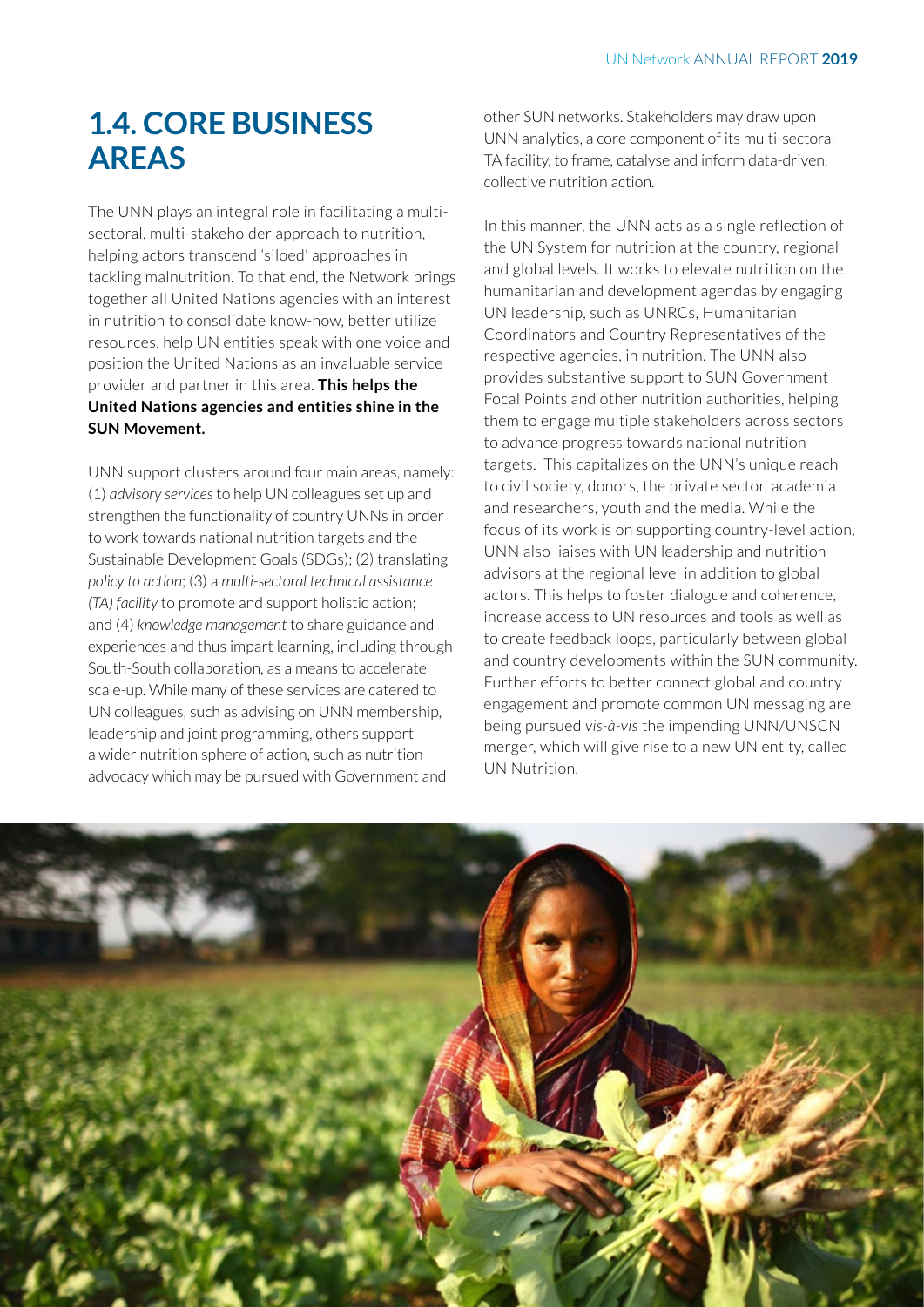#### MULTI-SECTORAL TA FACILITY: CATALYSING SYSTEMIC CHANGE IN NUTRITION

Over the years, several countries have benefitted from UNN's multi-sectoral TA facility to enhance nutrition governance, including coordination processes. The facility supports government efforts to rally multiple stakeholders across sectors and achieve better results in nutrition. In particular, UNN-REACH facilitation and the analytical tools<sup>6</sup> are two celebrated components of the facility that have spurred transformational change in how nutrition is being addressed at the country level. They are increasingly acknowledged as an effective means for realizing well-coordinated, coherent and efficient actions, helping governments manage the crowded nutrition landscape, and thus optimize scarce resources. The following subsections provide further insight on these two services.



#### **UNN-REACH support**

UNN-REACH has dedicated human resources, including on-the-ground coaches, known as facilitators, who can be drawn upon by government and UN entities to spark multi-sectoral/stakeholder dialogue and foster collective nutrition action, where funding is available.<sup>7</sup> The UNN-REACH approach is country-centred and context-specific, supporting nutrition governance processes and actions at national and sub-national levels. Essentially, it provides a boost to SUN activity in-country, complementing and helping to consolidate the efforts of individual members of the UNN. The facilitators work directly with SUN Government Focal Points, government-led nutrition coordination mechanisms and the United Nations agencies and receive support from the UNN Secretariat. They are praised for their neutrality, which in turn, enables them to build trust among diverse, sometimes competing, nutrition actors and to create a safe space where all contributions are valued and feed into the operationalization of the national nutrition plan. During the reporting period, UNN-REACH was operational in eight countries, namely: Burkina Faso; Chad; Lesotho; Liberia; Mali; Myanmar; Sierra Leone; and Zimbabwe.



*UNN-REACH facilitators with members of the UNN Secretariat at the SUN Global Gathering (2019).*

6. Many of tools were originally developed by UNN-REACH prior to the initiation of the SUN Movement.

7. See Annex D for current and former country coverage of UNN-REACH.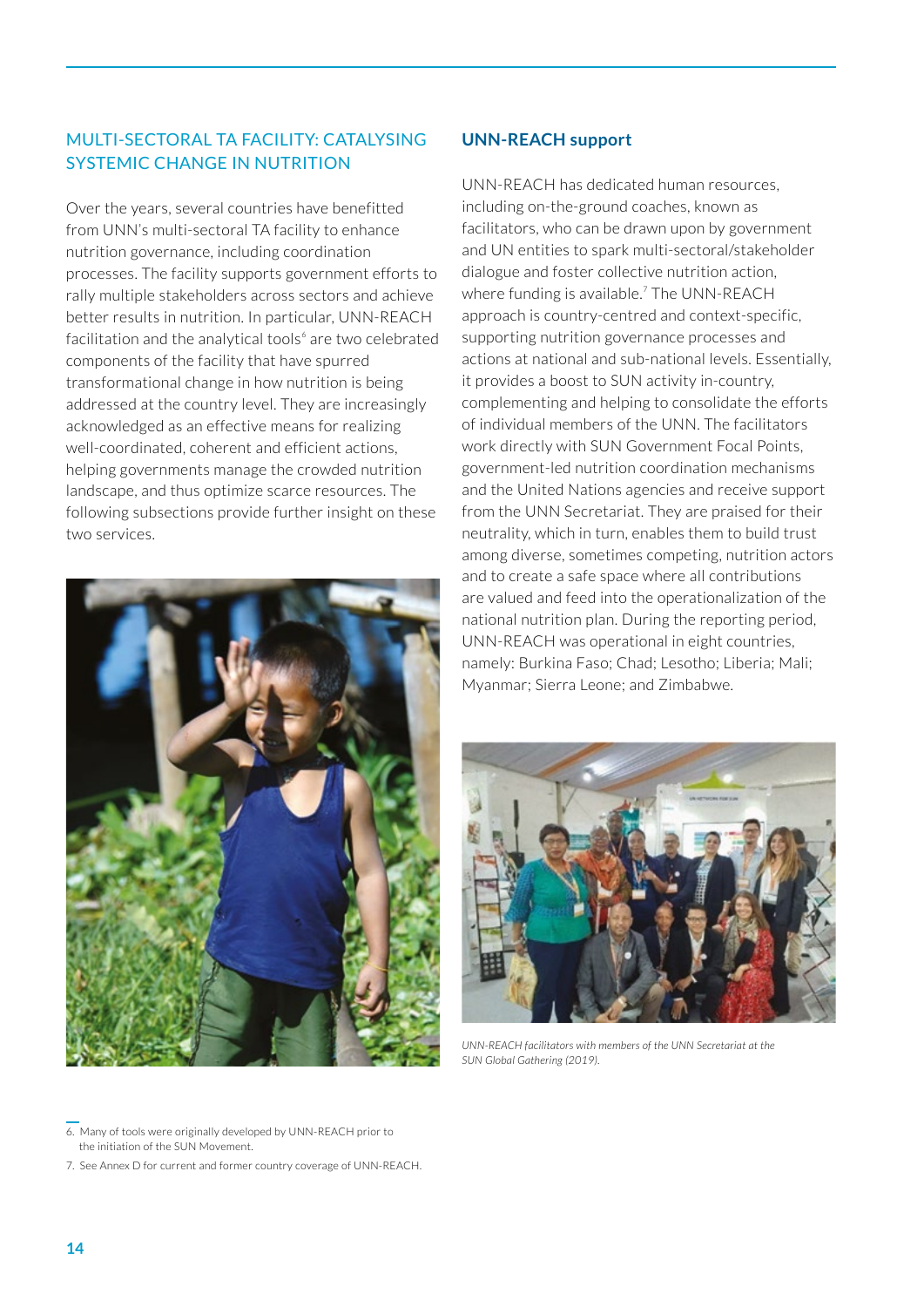### **UNN–REACH engagement spurs decrease in malnutrition levels in countries**

Notable progress is being made in terms of nutrition outcomes and investments in countries where UNN-REACH services have been deployed. A review of thirteen countries<sup>8</sup> with UNN-REACH engagements revealed decreases in the prevalence of stunting (nine countries), anaemia (eight countries) and undernourishment (seven countries).<sup>9,10</sup> A collection of case studies from these countries also revealed an increase in nutrition investment during the UNN-REACH engagement, such as in Bangladesh (+10 percent), Chad (+51 percent) and Nepal (+12 percent).

Further analysis elucidated that nutrition-specific spending had increased substantially over the period of engagement in Nepal, where there was more than a two-fold increase  $(+238$  percent).<sup>11</sup> With that said, a decrease in nutrition-specific spending was observed in countries, such as Bangladesh (-22 percent) and Chad (-41 percent), indicating a possible shift to nutrition-sensitive interventions, which were gaining more ground in these contexts for longer-term and sustainable impact.<sup>12</sup> While the numbers are telling, conclusions about the causal effect of UNN-REACH cannot be made in absence of a pre/post study with a formal comparison group. They are, nevertheless, important observational trends that match the growing appreciation of UNN-REACH.

- 8. These countries include: Bangladesh; Chad; Ethiopia; Ghana; Lao PDR; Mauritania; Mozambique; Myanmar; Nepal; Niger; Rwanda; Sierra Leone; and Uganda.
- 9. This analysis was performed using the latest data available for these indicators.
- 10. World Bank. 2019. *Data Bank: Health, Nutrition and Population Statistics.*  Washington D.C. Available at https://databank.worldbank.org/source/ health-nutrition-and-population-statistics/preview/on; UNICEF. 2019. *UNICEF Data: Monitoring the situation of children and women – Malnutrition*. New York. Available at https://data.unicef.org/topic/nutrition/ malnutrition/.
- 11. Scaling Up Nutrition Movement. 2019. *SUN Nutrition Investment Snapshots.* Geneva. Available at https://idb.scalingupnutrition.org/.
- 12. *Ibid*.
- 13. Additional information about the coverage of UNN analytics is provided in Annex C.

### **FIGURE 3. Use of the UNN analytics**<sup>13</sup> **BOX 1.** *Window for learning*

# UNN tools are used in a growing number of countries

#### MULTI-SECTORAL NUTRITION OVERVIEW (MNO)

Has been used in 27 countries **To raise awareness about malnutrition levels, including their causes and consequences.** 27**countries**



#### NUTRITION STAKEHOLDER & ACTION MAPPING

Has been utilized by 29 countries

**To track progress at national and sub-national levels. To inform equitable resource allocation and nutrition intervention coverage.**

#### POLICY & PLAN OVERVIEW (PPO)

#### 15 countries have undertaken the PPO

- **To identify opportunities for:**
- **(a) Better reflecting nutrition in governance frameworks;**
- **(b) Promoting policy coherence; and**
- **(c) Sensitizing actors, including non-traditional agencies, on their respective roles in nutrition.**

**countries** 7



#### NUTRITION CAPACITY ASSESSMENT

7 countries have conducted the assessment **To develop nutrition capacity strengthening plans based on existing gaps at several levels, including institutional capacity and functional/technical skills.**

#### UN NUTRITION INVENTORY

21 countries carried out the Inventory

**To ascertain alignment between UN actions and government priorities. To identify gaps/overlaps in UN nutrition support and inform strategies to increase UN convergence** 

**and collaboration on nutrition.**





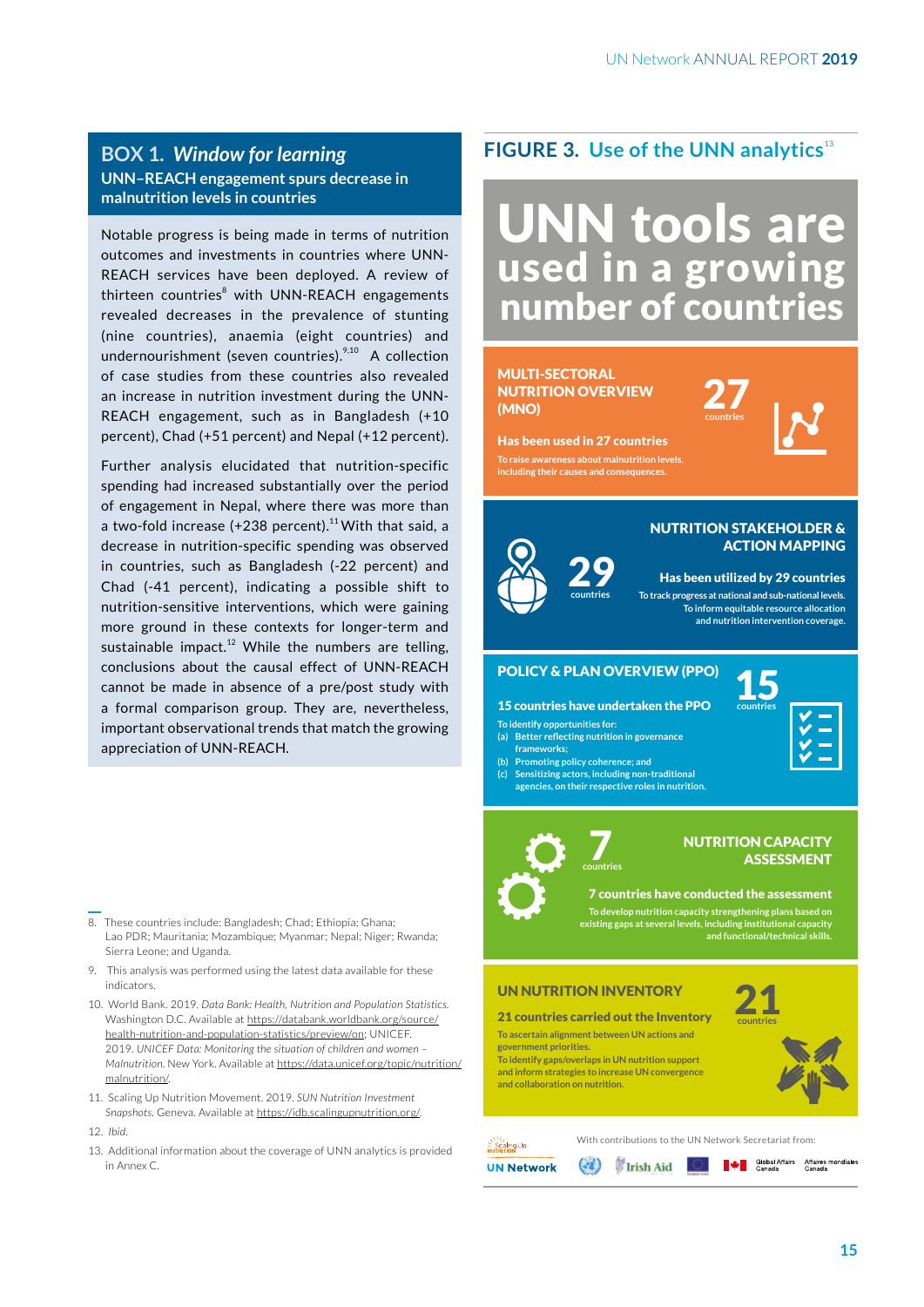#### **UNN's action-oriented toolkit**

As part of its TA facility, the UNN manages a portfolio of analytical tools to enrich nutrition advocacy, bolster multi-stakeholder coordination, strengthen national capacity and nutrition governance, and ultimately, scale up multi-sectoral nutrition actions.<sup>14</sup> The tools draw upon the technical expertise of the United Nations agencies and foster a common nutrition language among diverse actors. Furthermore, these analytics go beyond a single United Nations agency or entity, engaging multiple stakeholders<sup>15</sup> to

provide a holistic picture of the nutrition landscape at the country level. Thanks to their catchy visuals, the outputs of these tools are amenable for both decision-makers (including high-ranking members of government such as executive powers) and technical practitioners. The toolkit is comprised of five elements, namely: (1) the Multi-sectoral Nutrition Overview (MNO); (2) the Nutrition Stakeholder and Action Mapping; (3) the Policy and Plan Overview (PPO); (4) the Nutrition Capacity Assessment; and (5) the UN Nutrition Inventory. Further information about the tools is outlined in Annex B.

#### **FIGURE 4. Overview of the UNN analytical tools**



<sup>14.</sup> See Annex C for country coverage of the UNN analytical tools.

<sup>15.</sup> The UNN tools encompass different stakeholder groups, including SUN networks, except for the UN Nutrition Inventory, which is exclusively targeted to the United Nations.